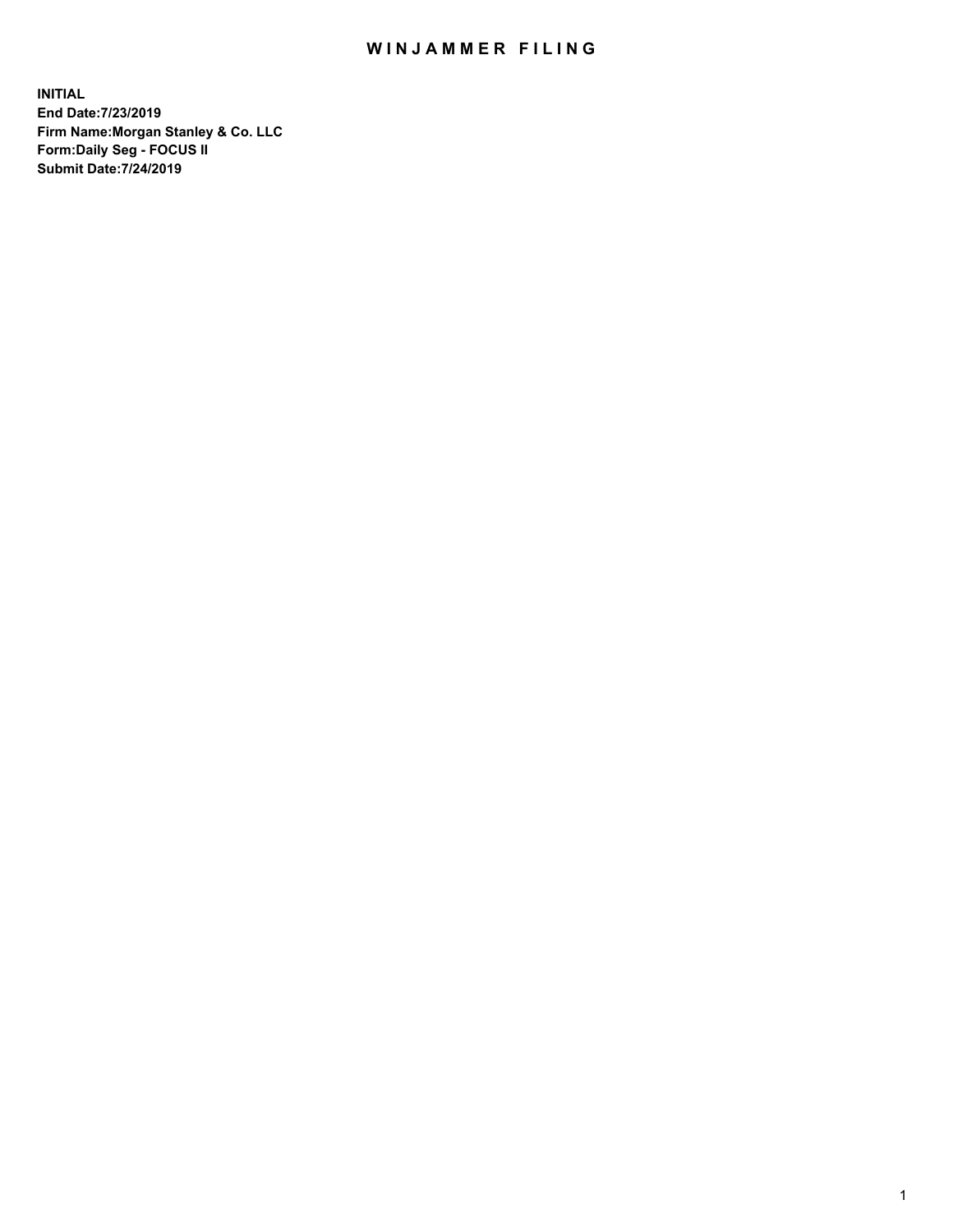**INITIAL End Date:7/23/2019 Firm Name:Morgan Stanley & Co. LLC Form:Daily Seg - FOCUS II Submit Date:7/24/2019 Daily Segregation - Cover Page**

| Name of Company                                                                                                                                                                                                                                                                                                                | Morgan Stanley & Co. LLC                                    |
|--------------------------------------------------------------------------------------------------------------------------------------------------------------------------------------------------------------------------------------------------------------------------------------------------------------------------------|-------------------------------------------------------------|
| <b>Contact Name</b>                                                                                                                                                                                                                                                                                                            | <b>Ikram Shah</b>                                           |
| <b>Contact Phone Number</b>                                                                                                                                                                                                                                                                                                    | 212-276-0963                                                |
| <b>Contact Email Address</b>                                                                                                                                                                                                                                                                                                   | Ikram.shah@morganstanley.com                                |
| FCM's Customer Segregated Funds Residual Interest Target (choose one):<br>a. Minimum dollar amount: ; or<br>b. Minimum percentage of customer segregated funds required:% ; or<br>c. Dollar amount range between: and; or<br>d. Percentage range of customer segregated funds required between:% and%.                         | 235,000,000<br><u>0</u><br>0 <sub>0</sub><br>0 <sub>0</sub> |
| FCM's Customer Secured Amount Funds Residual Interest Target (choose one):<br>a. Minimum dollar amount: ; or<br>b. Minimum percentage of customer secured funds required:%; or<br>c. Dollar amount range between: and; or<br>d. Percentage range of customer secured funds required between:% and%.                            | 140,000,000<br><u>0</u><br><u>00</u><br>0 <sub>0</sub>      |
| FCM's Cleared Swaps Customer Collateral Residual Interest Target (choose one):<br>a. Minimum dollar amount: ; or<br>b. Minimum percentage of cleared swaps customer collateral required:% ; or<br>c. Dollar amount range between: and; or<br>d. Percentage range of cleared swaps customer collateral required between:% and%. | 92,000,000<br><u>0</u><br><u>00</u><br>0 <sub>0</sub>       |

Attach supporting documents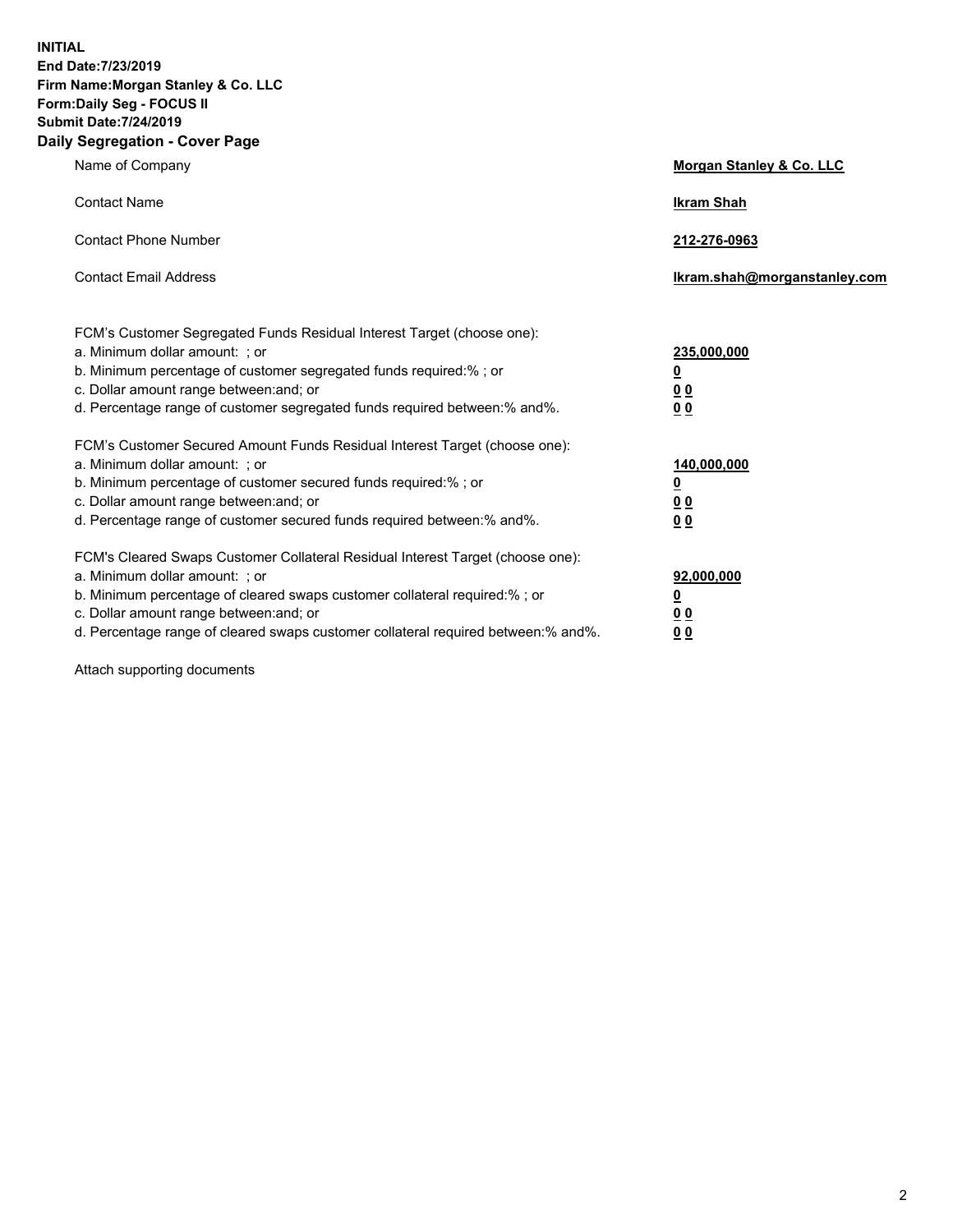## **INITIAL End Date:7/23/2019 Firm Name:Morgan Stanley & Co. LLC Form:Daily Seg - FOCUS II Submit Date:7/24/2019 Daily Segregation - Secured Amounts** Foreign Futures and Foreign Options Secured Amounts Amount required to be set aside pursuant to law, rule or regulation of a foreign government or a rule of a self-regulatory organization authorized thereunder 1. Net ledger balance - Foreign Futures and Foreign Option Trading - All Customers A. Cash **2,804,709,807** [7315] B. Securities (at market) **2,541,499,815** [7317] 2. Net unrealized profit (loss) in open futures contracts traded on a foreign board of trade **370,294,085** [7325] 3. Exchange traded options a. Market value of open option contracts purchased on a foreign board of trade **20,798,497** [7335] b. Market value of open contracts granted (sold) on a foreign board of trade **-16,800,401** [7337] 4. Net equity (deficit) (add lines 1. 2. and 3.) **5,720,501,803** [7345] 5. Account liquidating to a deficit and account with a debit balances - gross amount **94,332,217** [7351] Less: amount offset by customer owned securities **-92,976,917** [7352] **1,355,300** 6. Amount required to be set aside as the secured amount - Net Liquidating Equity Method (add lines 4 and 5) 7. Greater of amount required to be set aside pursuant to foreign jurisdiction (above) or line 6. FUNDS DEPOSITED IN SEPARATE REGULATION 30.7 ACCOUNTS 1. Cash in banks A. Banks located in the United States **189,362,144** [7500] B. Other banks qualified under Regulation 30.7 **467,276,902** [7520] **656,639,046** 2. Securities A. In safekeeping with banks located in the United States **884,952,064** [7540] B. In safekeeping with other banks qualified under Regulation 30.7 **0** [7560] **884,952,064** [7570] 3. Equities with registered futures commission merchants A. Cash **6,516,349** [7580] B. Securities **0** [7590] C. Unrealized gain (loss) on open futures contracts **114,635** [7600] D. Value of long option contracts **0** [7610] E. Value of short option contracts **0** [7615] **6,630,984** [7620] 4. Amounts held by clearing organizations of foreign boards of trade A. Cash **0** [7640] B. Securities **0** [7650] C. Amount due to (from) clearing organization - daily variation **0** [7660] D. Value of long option contracts **0** [7670] E. Value of short option contracts **0** [7675] **0** [7680] 5. Amounts held by members of foreign boards of trade A. Cash **2,333,101,642** [7700]

- 
- C. Unrealized gain (loss) on open futures contracts **370,179,450** [7720]
- D. Value of long option contracts **20,798,497** [7730]
- E. Value of short option contracts **-16,800,401** [7735] **4,363,826,939**
- 6. Amounts with other depositories designated by a foreign board of trade **0** [7760]
- 7. Segregated funds on hand **0** [7765]
- 8. Total funds in separate section 30.7 accounts **5,912,049,033** [7770]
- 9. Excess (deficiency) Set Aside for Secured Amount (subtract line 7 Secured Statement Page 1 from Line 8)
- 10. Management Target Amount for Excess funds in separate section 30.7 accounts **140,000,000** [7780]
- 11. Excess (deficiency) funds in separate 30.7 accounts over (under) Management Target **50,191,930** [7785]

[7354] **5,721,857,103** [7355]

**0** [7305]

**5,721,857,103** [7360]

[7530]

 B. Securities **1,656,547,751** [7710] [7740] **190,191,930** [7380]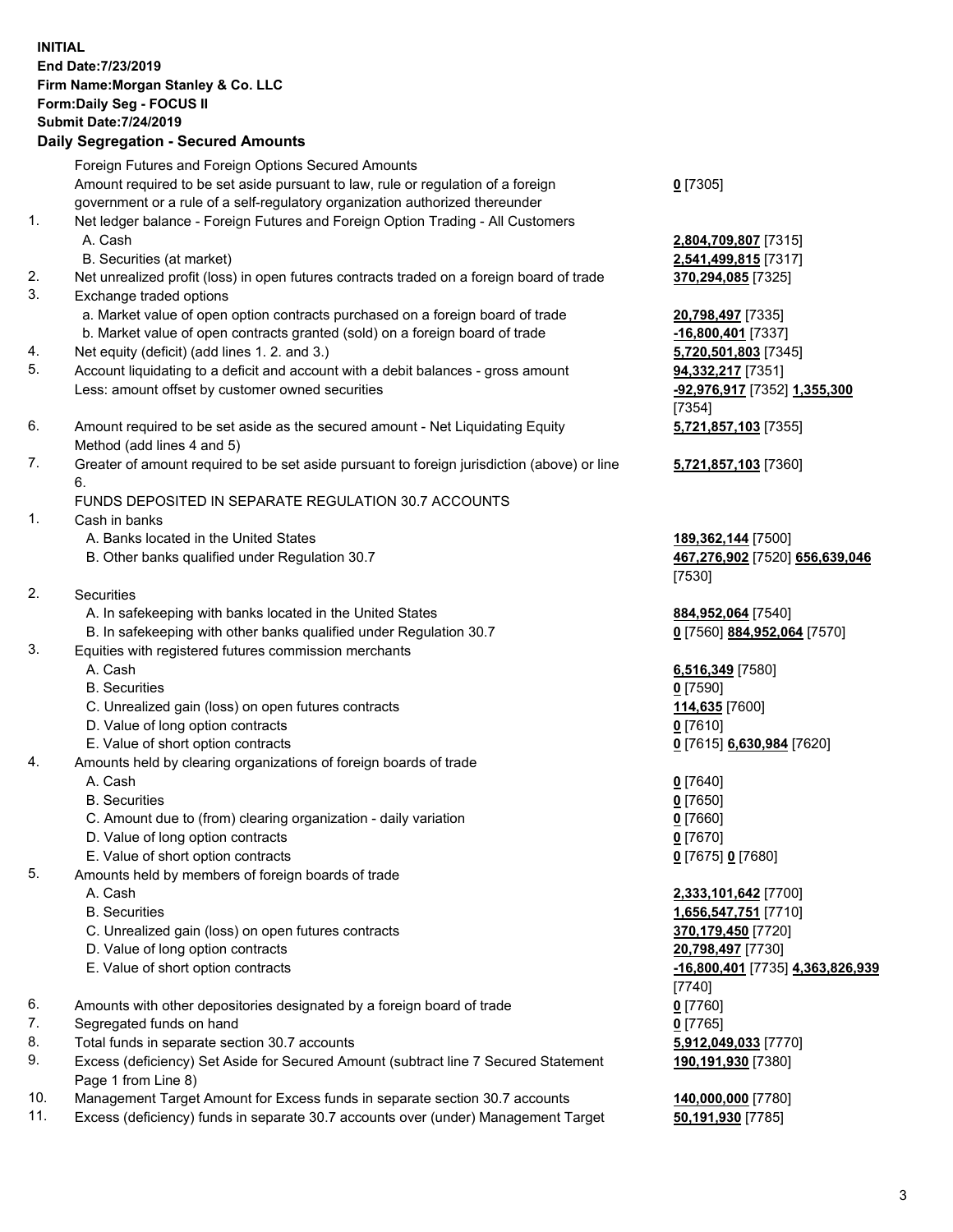**INITIAL End Date:7/23/2019 Firm Name:Morgan Stanley & Co. LLC Form:Daily Seg - FOCUS II Submit Date:7/24/2019 Daily Segregation - Segregation Statement** SEGREGATION REQUIREMENTS(Section 4d(2) of the CEAct) 1. Net ledger balance A. Cash **7,442,672,420** [7010] B. Securities (at market) **6,064,951,489** [7020] 2. Net unrealized profit (loss) in open futures contracts traded on a contract market **3,250,607,059** [7030] 3. Exchange traded options A. Add market value of open option contracts purchased on a contract market **671,370,752** [7032] B. Deduct market value of open option contracts granted (sold) on a contract market **-591,782,183** [7033] 4. Net equity (deficit) (add lines 1, 2 and 3) **16,837,819,537** [7040] 5. Accounts liquidating to a deficit and accounts with debit balances - gross amount **353,460,522** [7045] Less: amount offset by customer securities **-351,466,857** [7047] **1,993,665** [7050] 6. Amount required to be segregated (add lines 4 and 5) **16,839,813,202** [7060] FUNDS IN SEGREGATED ACCOUNTS 7. Deposited in segregated funds bank accounts A. Cash **4,492,081,676** [7070] B. Securities representing investments of customers' funds (at market) **0** [7080] C. Securities held for particular customers or option customers in lieu of cash (at market) **686,347,988** [7090] 8. Margins on deposit with derivatives clearing organizations of contract markets A. Cash **6,410,063,667** [7100] B. Securities representing investments of customers' funds (at market) **0** [7110] C. Securities held for particular customers or option customers in lieu of cash (at market) **5,378,603,501** [7120] 9. Net settlement from (to) derivatives clearing organizations of contract markets **61,288,418** [7130] 10. Exchange traded options A. Value of open long option contracts **671,370,752** [7132] B. Value of open short option contracts **-591,782,183** [7133] 11. Net equities with other FCMs A. Net liquidating equity **9,225,760** [7140] B. Securities representing investments of customers' funds (at market) **0** [7160] C. Securities held for particular customers or option customers in lieu of cash (at market) **0** [7170] 12. Segregated funds on hand **0** [7150] 13. Total amount in segregation (add lines 7 through 12) **17,117,199,579** [7180] 14. Excess (deficiency) funds in segregation (subtract line 6 from line 13) **277,386,377** [7190]

- 15. Management Target Amount for Excess funds in segregation **235,000,000** [7194]
- 16. Excess (deficiency) funds in segregation over (under) Management Target Amount Excess

**42,386,377** [7198]